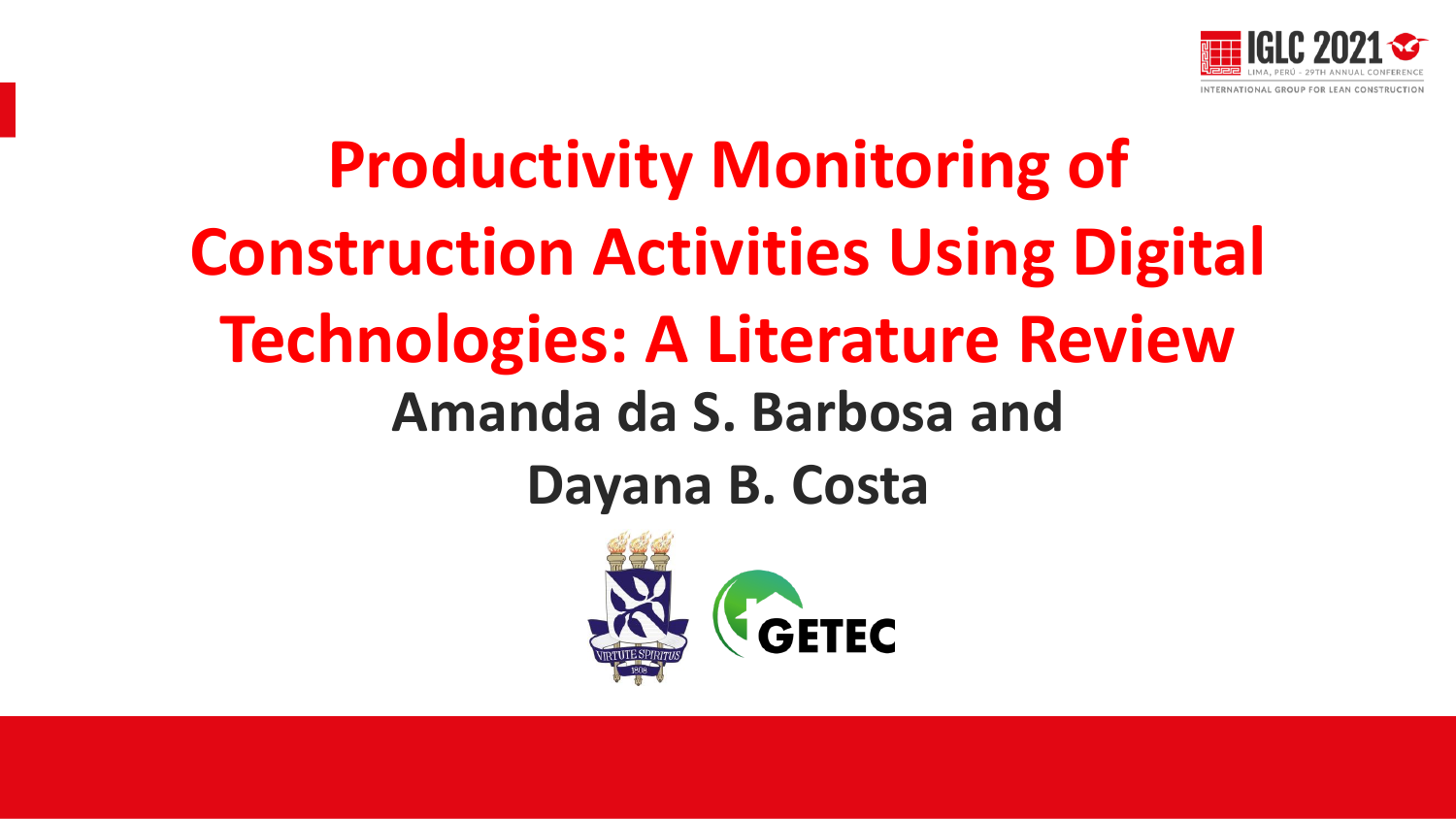

### **INTRODUCTION**

Construction is one of the biggest industries in the world

13% of the global Gross  $\vee$ Domestic Product Even when outside of crises, it does not perform well

In lean construction, production activities are improved continuously with respect to waste and value

This study aims to identify and analyze the main existing methods for measuring, analyzing, and improving productivity on construction sites using digital technologies for automated data collection

Systematic literature review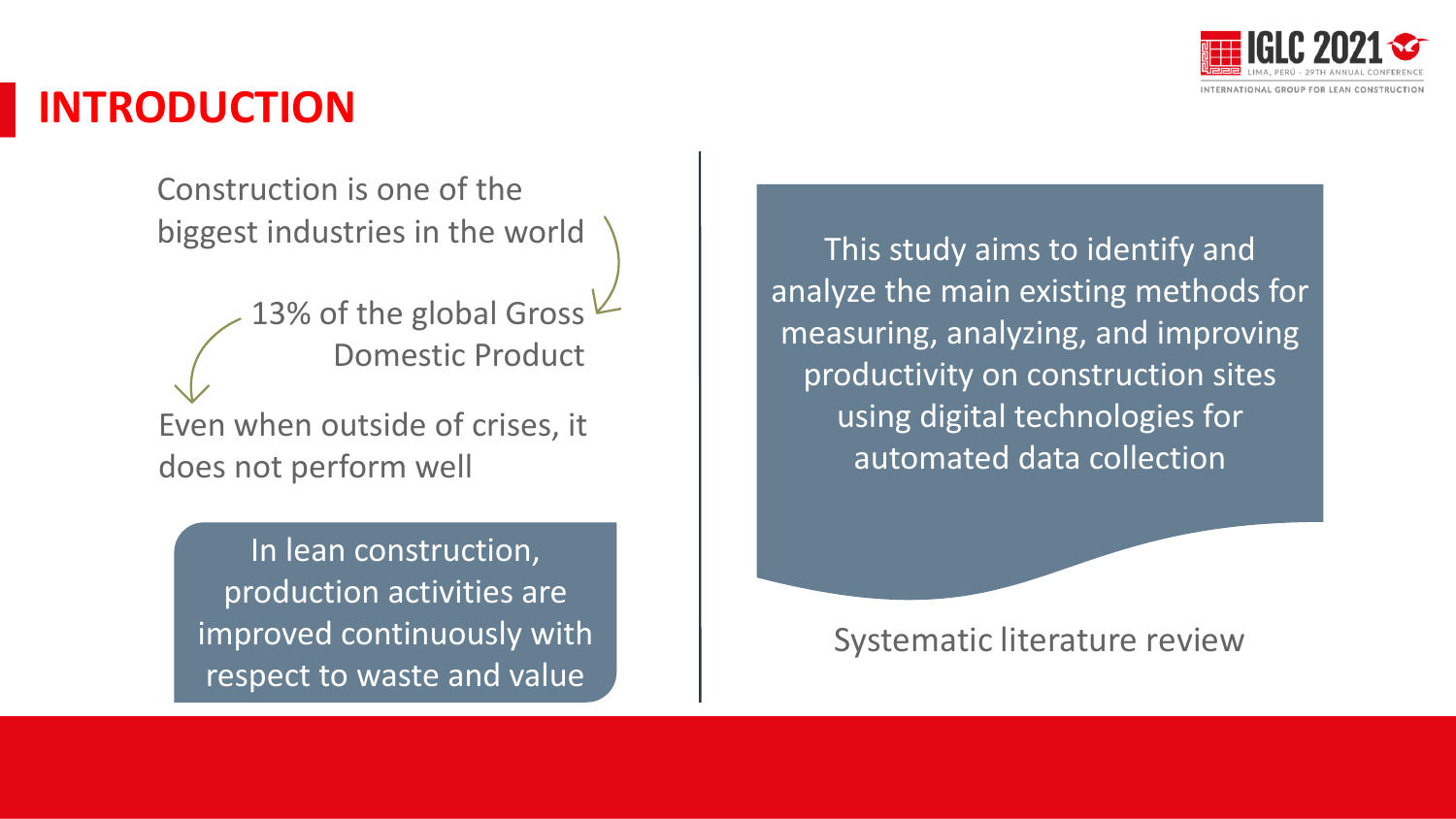

## **PRODUCTIVITY MONITORING IN CONSTRUCTION**

#### **LABOR PRODUCTIVITY**

Input (man-hours)

#### **WORK SAMPLING**

Used to indirectly assess productivity

Observing the activities at regular intervals

Categorizing them into different work categories

Direct work Transport Travel Idle



Evaluate how time is utilized

#### **ACTIVITY ANALYSIS**

Includes more detailed Output (specific physical units) and the contract of the collections of the collections of the collections  $\blacksquare$ 

> Provides a more descriptive assessment of the utilization of workers' time

Can continuously identify the areas for productivity improvements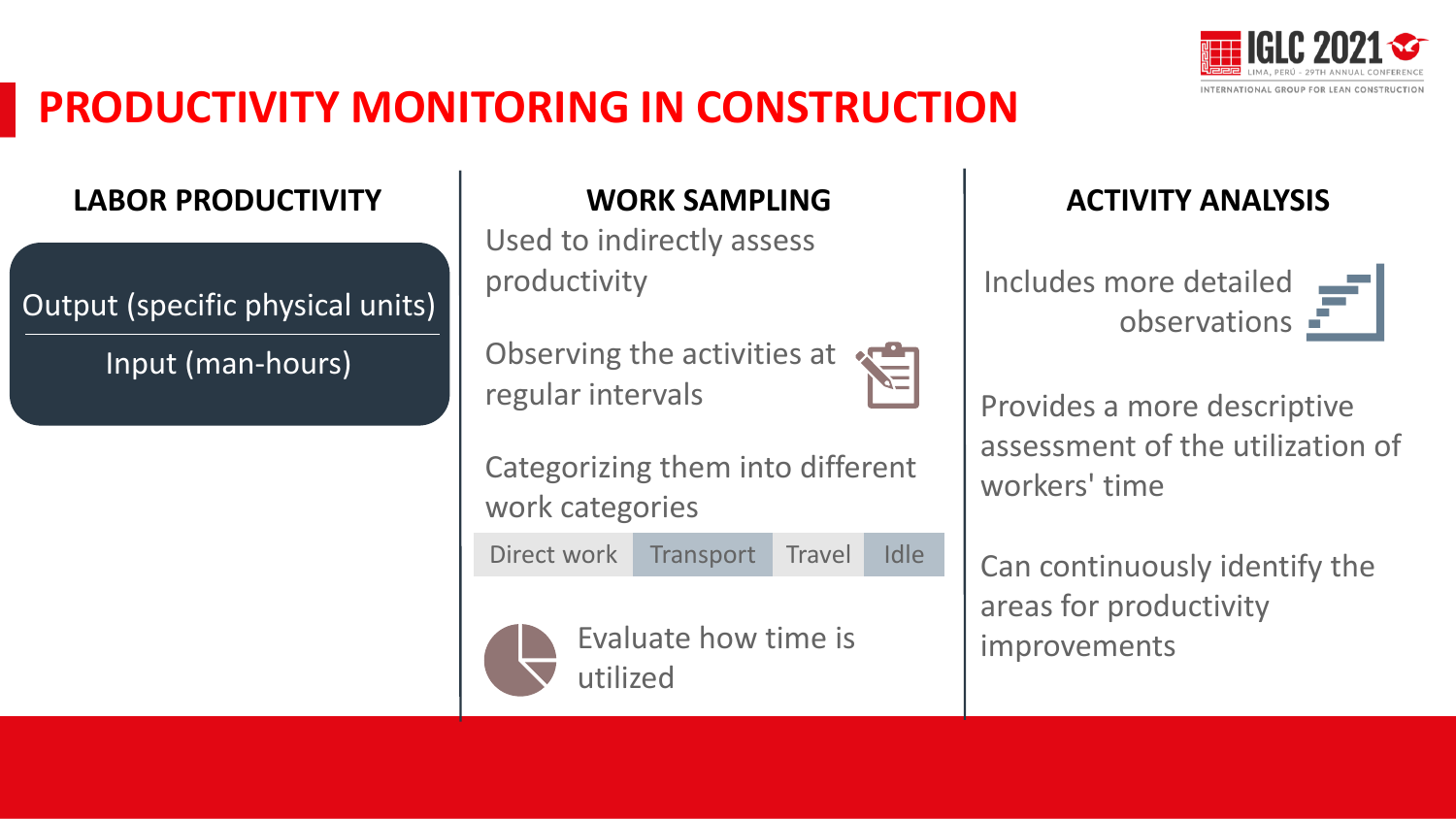

### **RESEARCH METHOD**

#### **SYSTEMATIC LITERATURE REVIEW**

#### Research questions:

- o What are the most used digital technologies for productivity monitoring in construction sites?
- o How can these technologies help to monitor the productivity of construction activities?
- o What are the main advantages and limitations of the technologies used?

Database used: Scopus, ASCE Library, and Web of Science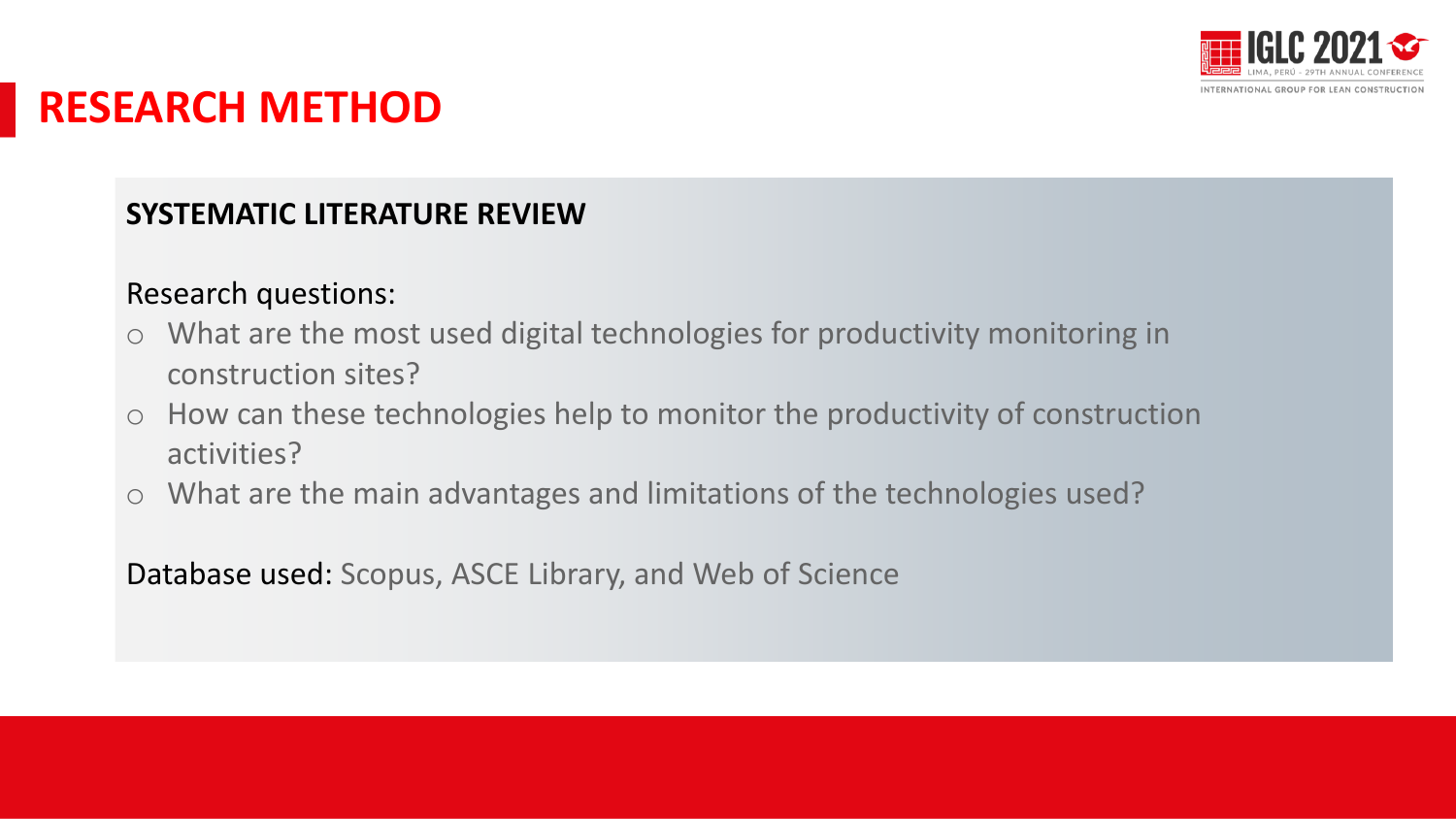

### **RESEARCH METHOD**

#### **SYSTEMATIC LITERATURE REVIEW**

**Inclusion criteria:** (1) Papers that have search terms at least in the title, abstract, or keywords; (2) Publications between 2010 and 2021; and (3) Articles published in journals.

**Exclusion criteria:** (1) Papers not focused on the engineering and construction area, and (2) Publications unrelated to the theme.

#### **Search terms:**

Construction AND (productivity OR "work sampling" OR "activity analysis" OR "value-adding time") AND (RFID OR UWB OR bluetooth OR sensors OR accelerometer OR "computer vision" OR "machine learning" OR "deep learning" OR "image processing" OR audio OR microphones).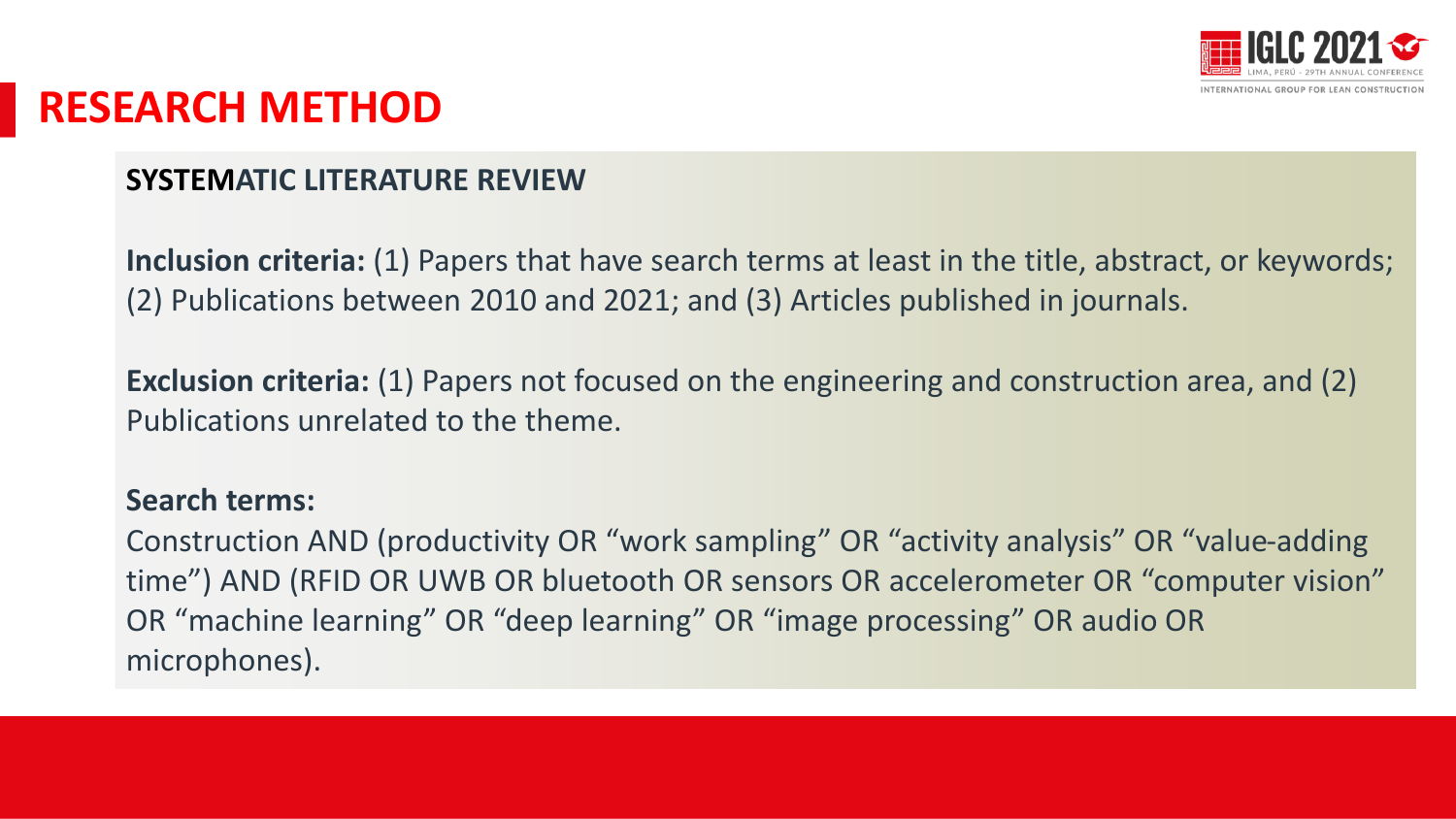

### **PAPERS IN THE SAMPLE USE METHODS BASED ON 16COMPUTER VISION**

Video-based activity analysis requires methods for detecting and tracking resources, and procedures for activity recognition

Detection algorithms, usually relying on machine learning techniques, involve training to learn the unique signature of a given object

To estimate target trajectories from target detections, additional processing is required to keep track of the detected objects over time

Further analysis of the object's visual stream provides information regarding the contribution of the resource to the construction process

|                   | Authors pointed out challenges with gesture recognition on computer-based approaches.  |
|-------------------|----------------------------------------------------------------------------------------|
| <b>CHALLENGES</b> | Training and testing models used in computer-vision methods requires a large amount of |
|                   | empirical data                                                                         |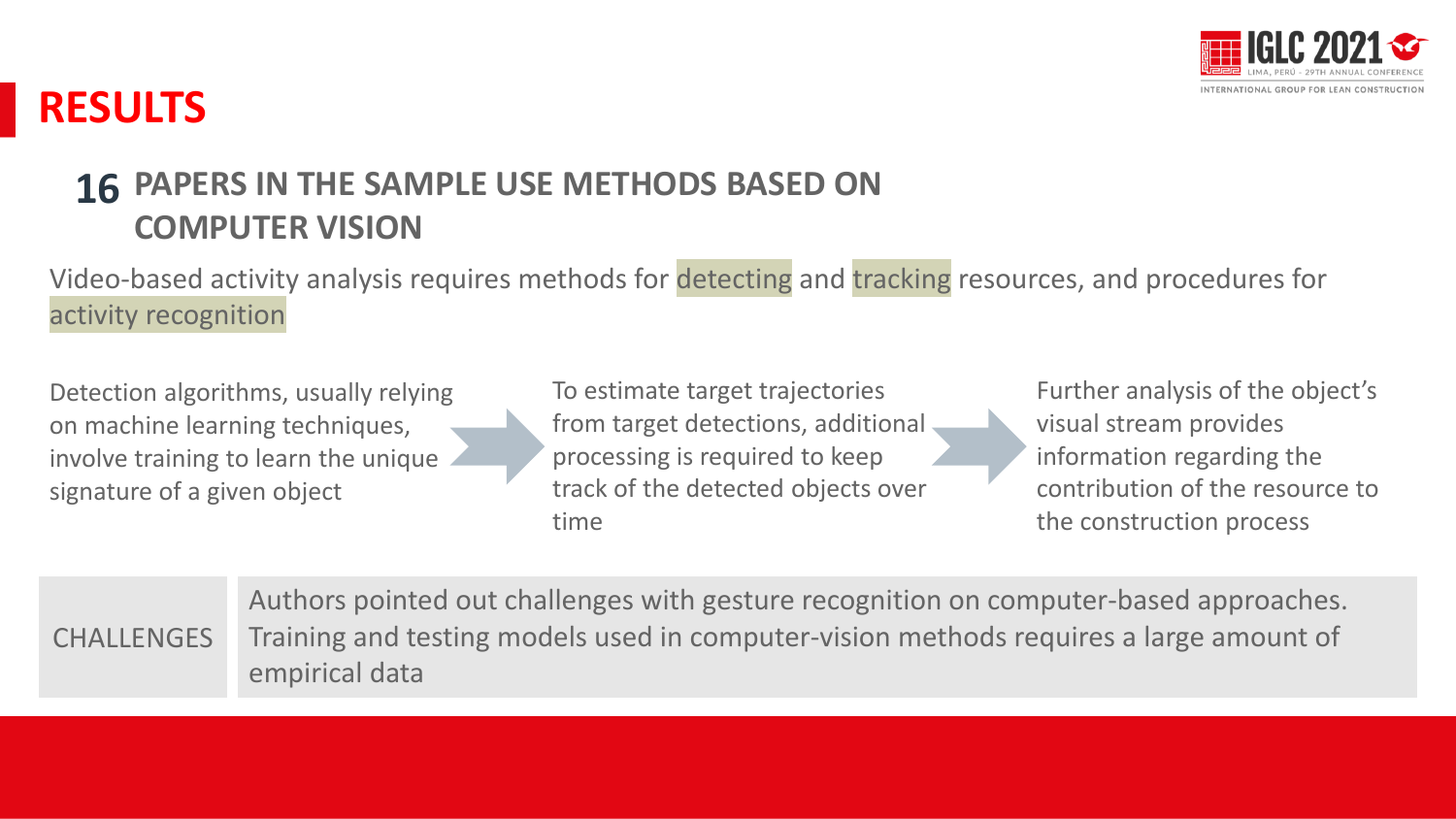

### **PAPERS IN THE SAMPLE USE METHODS BASED ON 16COMPUTER VISION**

Pose estimation techniques, commonly used in research on construction worker ergonomics, have also gained prominence among productivity studies

- Use of visual data to detect and track workers' skeleton features to interpret and analyze their activities
- **Fig. 3** Train and perform vision-based activity analysis of equipment



Roberts et al. (2020)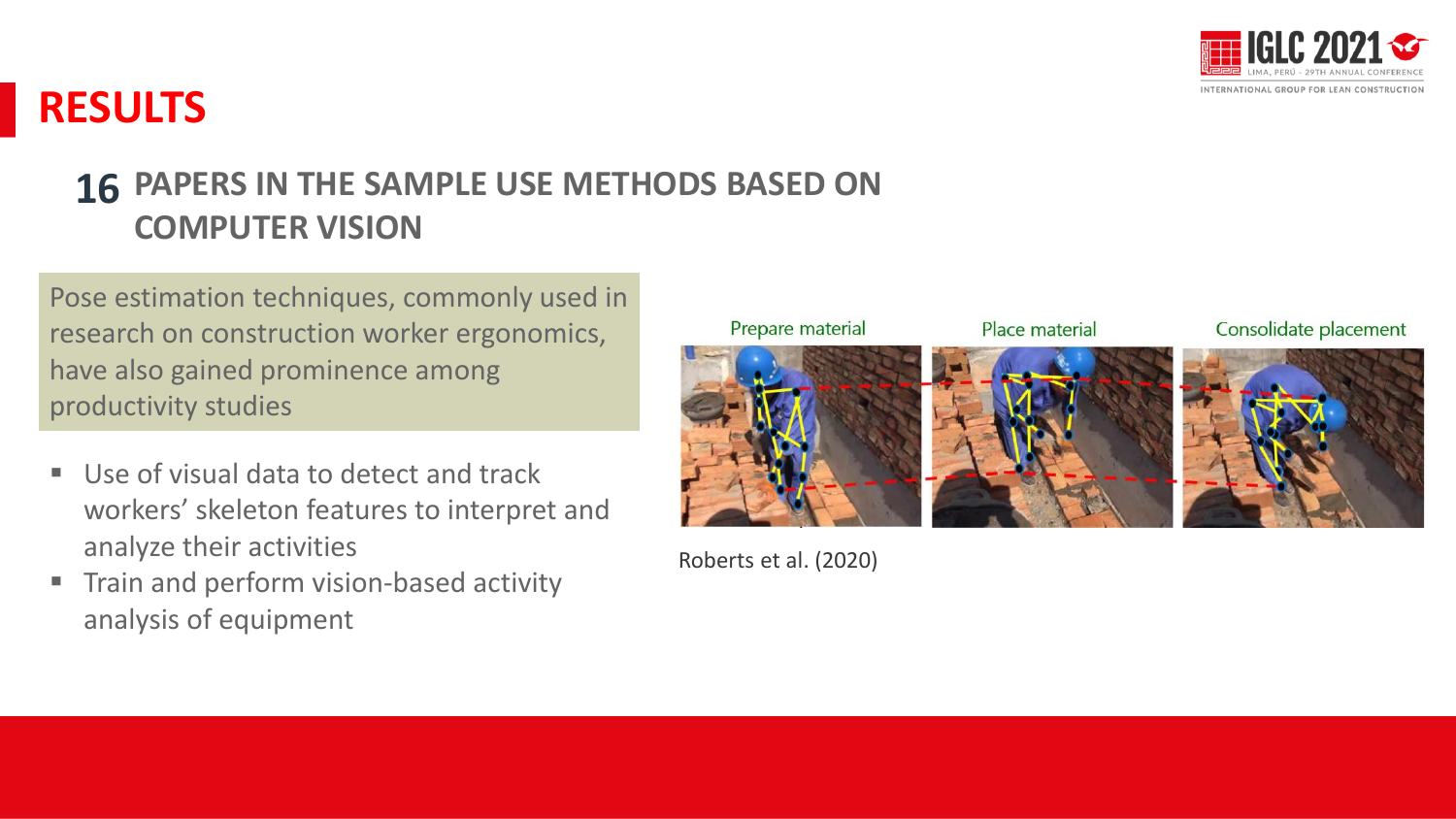

#### **PAPERS IN THE SAMPLE USE METHODS BASED ON COMPUTER VISION 16**

Videos are understandable by any visually able person, provide detailed information, and allow reviews by managers away from the work sites

Visual data contains information about not only the physical movements of workers and equipment, but also their visual features and spatial-contextual natures

#### ADVANTAGES TELEVISION OF THE CONTRACT OF THE CONTRACT OF THE CONTRACT OF THE CONTRACT OF THE CONTRACT OF THE CONTRACT OF THE CONTRACT OF THE CONTRACT OF THE CONTRACT OF THE CONTRACT OF THE CONTRACT OF THE CONTRACT OF THE C

Computer vision algorithms are sensitive to environmental factors such as occlusions, lighting, and illumination conditions

A single camera can only cover a limited field of view. To fully cover a large construction job site, it would be necessary to install multiple cameras in various locations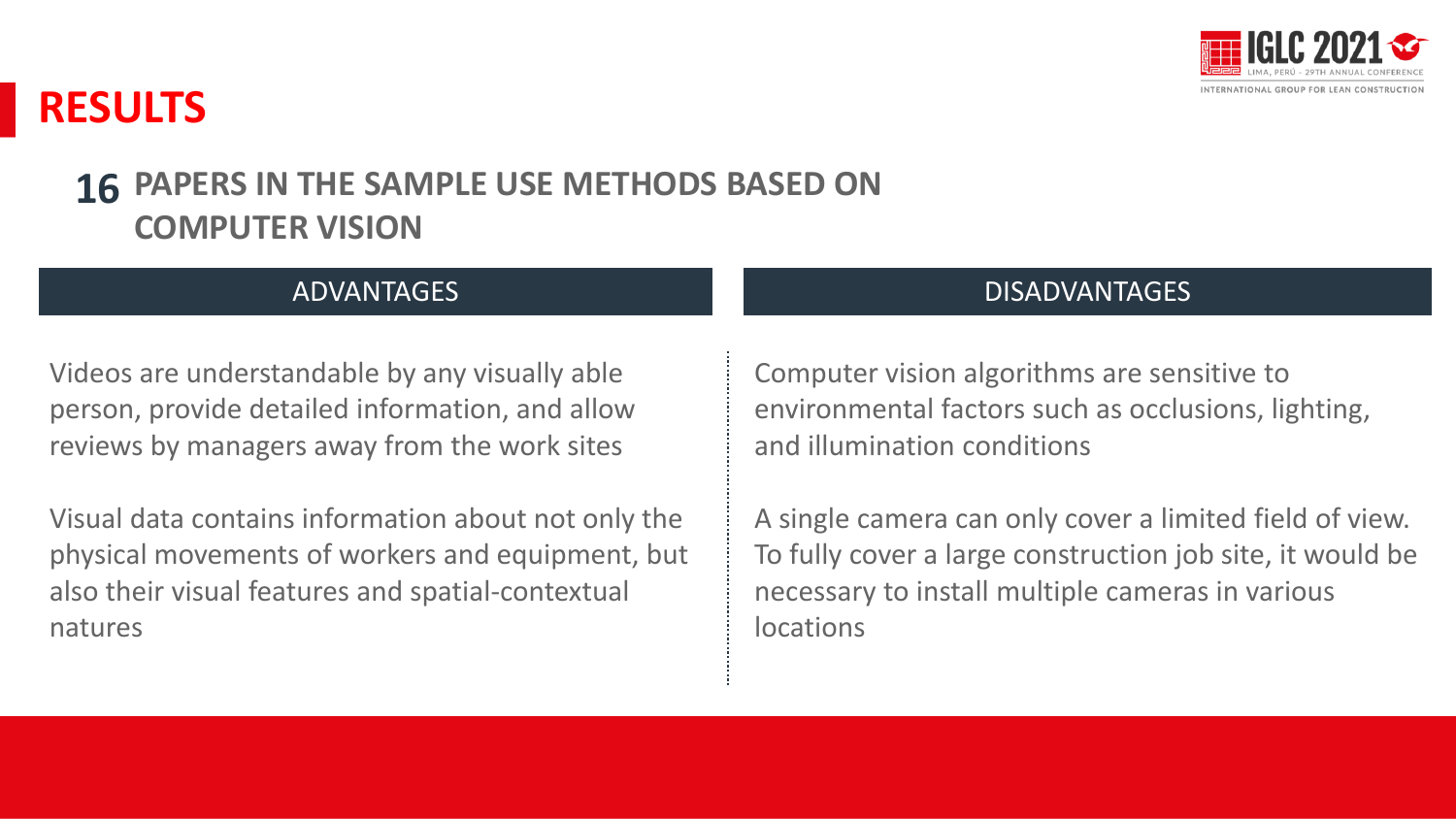

### **PAPERS IN THE SAMPLE USE METHODS BASED ON 16 SENSORS**

Body-worn sensors:

**Accelerometer Gyroscope** Magnetometer Measurement of workers' posture and motions Construction activity monitoring Investigation of work techniques that are safer and more efficient

- Measurement of the operational efficiency of excavators
- Detection of the proportion of time spent in each activity by workers

Resilient and robust in difficult conditions, small size, good accuracy, reasonable power consumption. Can be embedded in wristbands to classify activities performed with

hands Ryu et al. (2019)

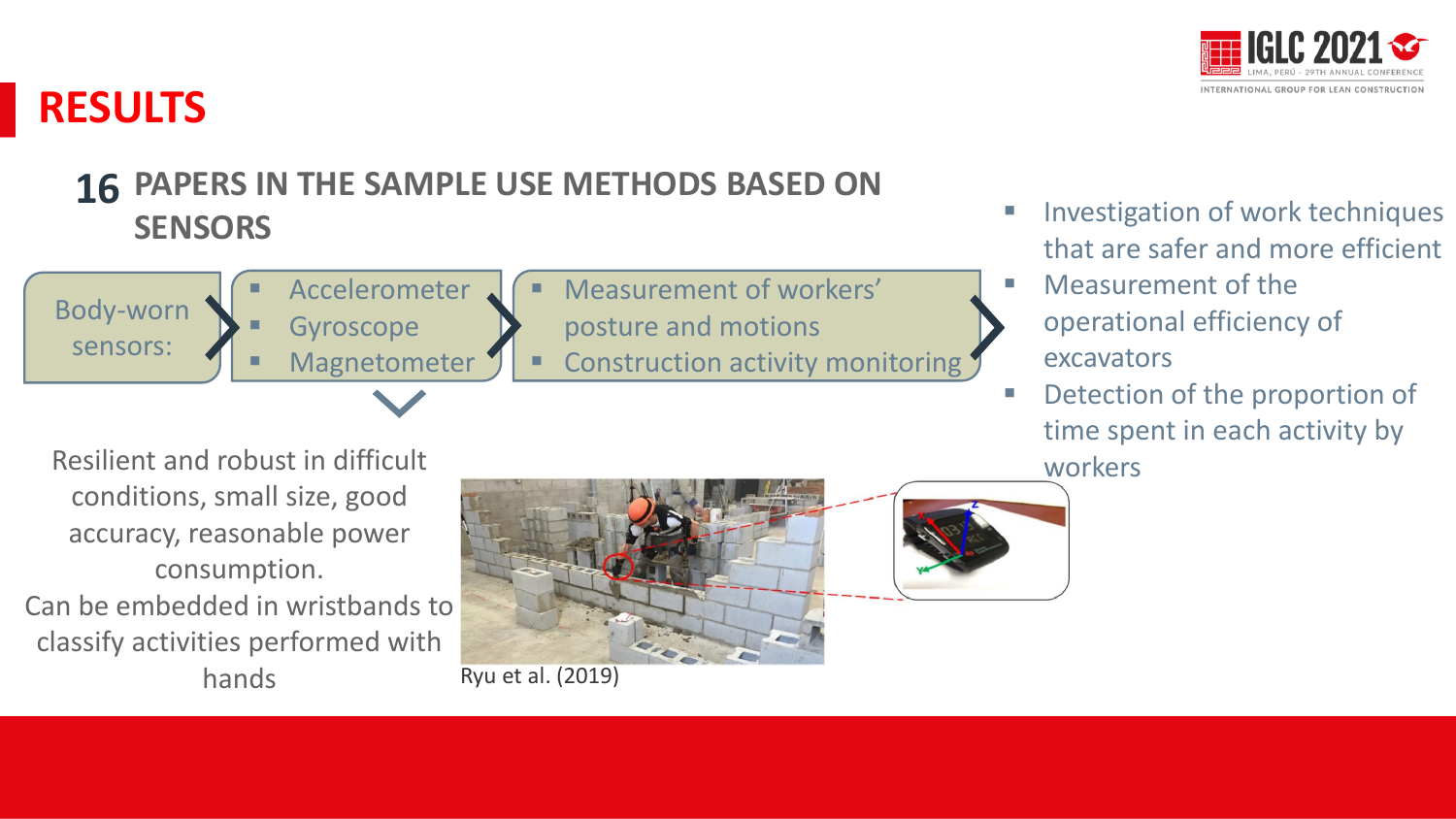

### **PAPERS IN THE SAMPLE USE METHODS BASED ON 16 SENSORS**

#### Real-Time Location Sensors (RTLS)

- Radio Frequency Identification (RFID)
- Ultra-Wideband (UWB)
- **Bluetooth Low Energy (BLE)** 
	- Technological maturity
	- Cost-efficient infrastructure
	- Ability to operate without line of sight
- Analyze the time trajectories of workers and perform automated work sampling
- Track the efficiency of a material lift system for transportation
- Analyze the share of uninterrupted presence of workers in work locations, a necessary condition for value-added time

Although RTLS sensors can be useful for a variety of applications, without interpreting the cHALLENGES<br>activities and purely based on location information, deriving workface data is challenging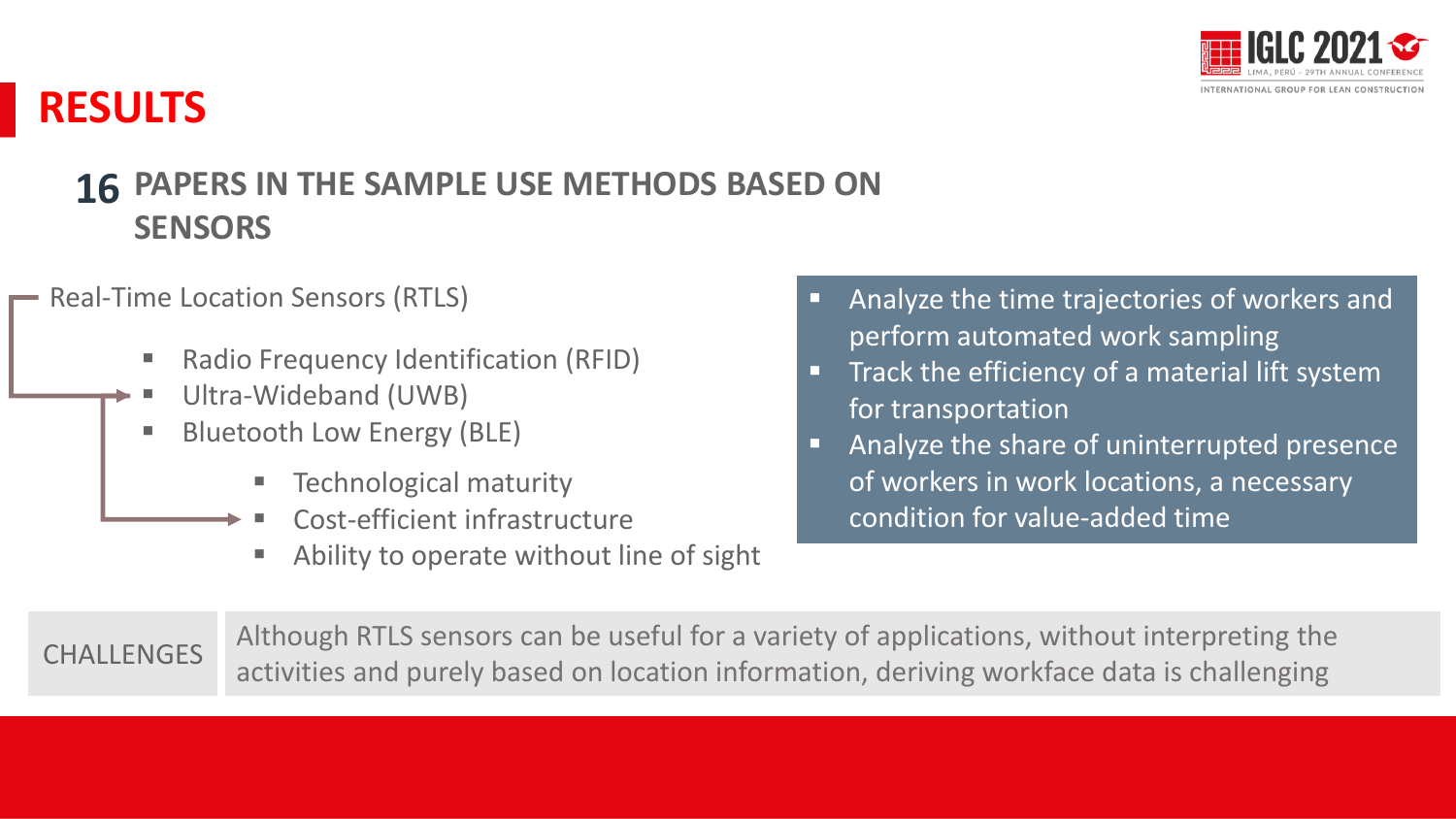

#### **PAPERS IN THE SAMPLE USE METHODS BASED ON SENSORS 16**

#### Use of biosensors in wearable devices to analyze factors that affect the productivity of construction workers

#### Physiological signals:

Heart rate (HR) Blood volume pulse Respiration rate Galvanic skin response Skin temperature

Study of the influence of physical strain, emotional status, and psychological stress on productivity and safety performance

Despite being promising, the use of too many sensors may be uncomfortable for the subject and can interfere with normal or spontaneous activity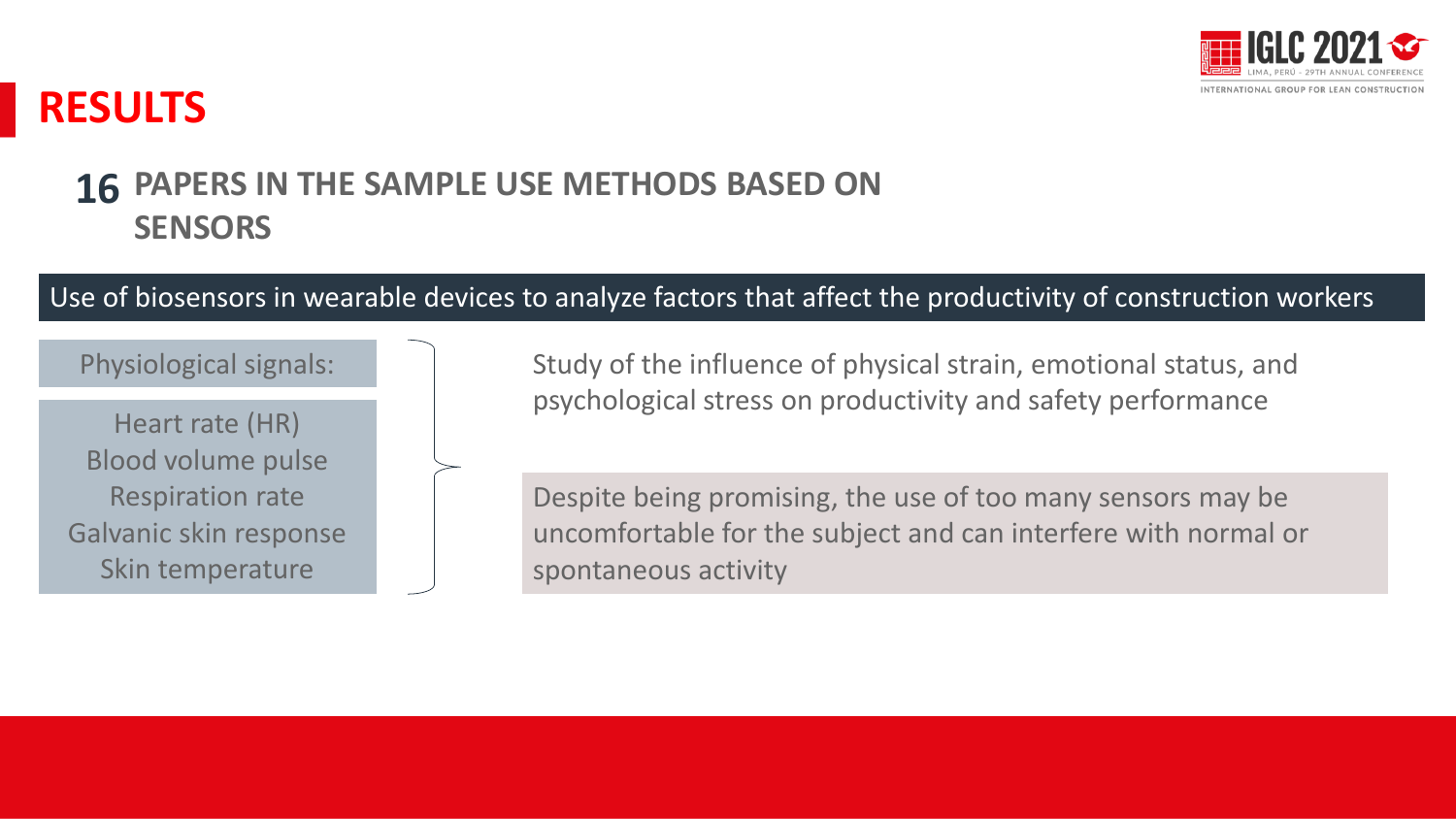

### **3 PAPERS IN THE SAMPLE USE METHODS BASED ON AUDIO**

Audio has been investigated by researchers as input data for recognizing activities of construction heavy equipment that generate distinct acoustic patterns while performing routine tasks.

A single microphone can cover larger areas without the need to be directly attached to a machine

The processing of audio files is computationally less expensive compared to processing images and video files.

#### ADVANTAGES DISADVANTAGES

The existence of background noise might be a negative factor for the algorithms

Certain types of construction machinery do not generate distinct sound patterns during operation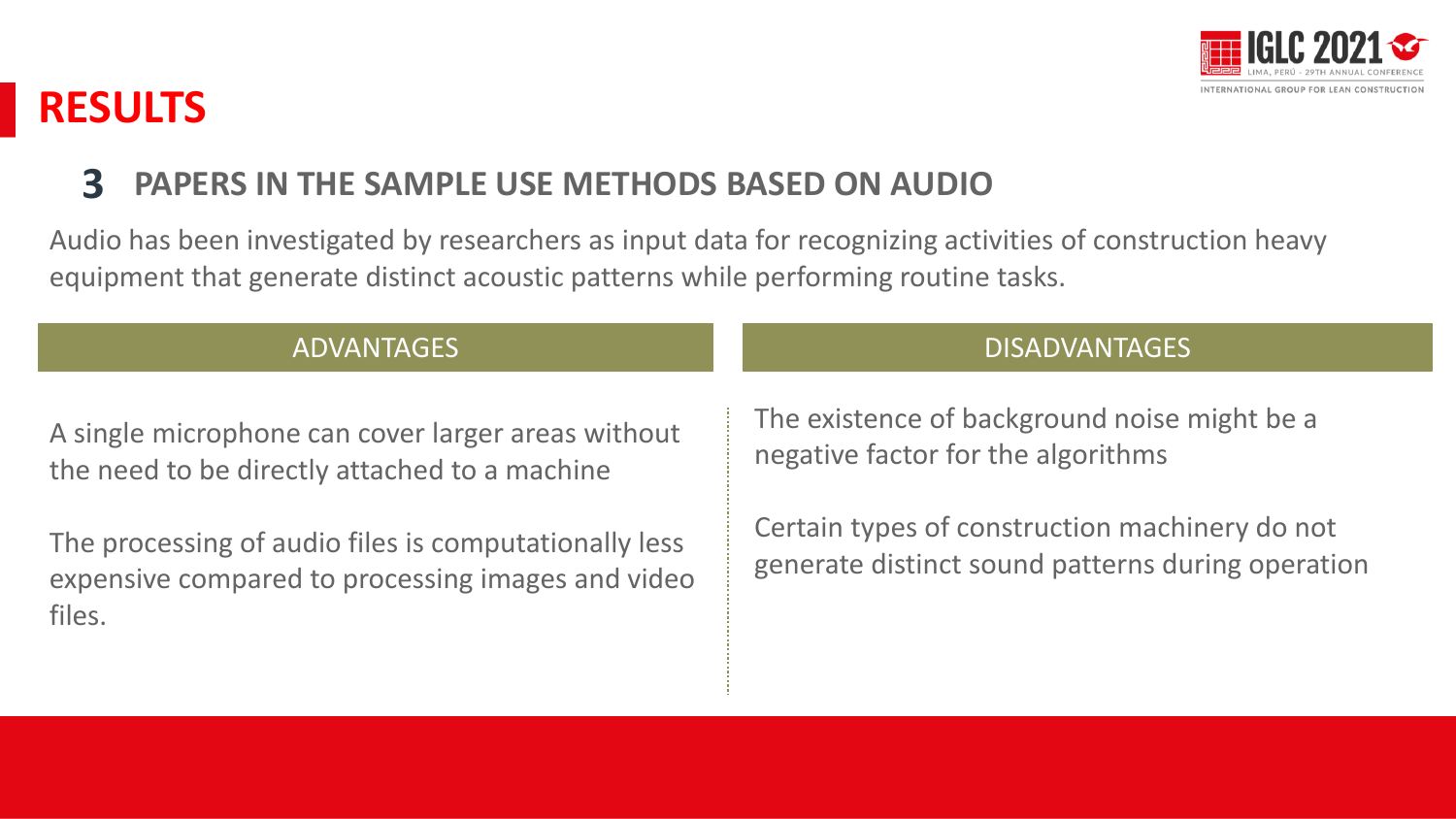

### **DISCUSSION AND CONCLUSIONS**

Technologies based on computer vision and sensors

The most used for productivity monitoring on construction sites

- Automate data collection for work sampling and activity analysis
- Measure inputs and outputs
- Monitor physical and emotional factors that can influence workers' productivity

Vision-based methods

Have made great advances in recent years Detection of fine movements is still a challenge Pose estimation techniques can analyze movements in a more detailed way

Potential for studies of productivity monitoring integrated with ergonomics analysis

#### Sensor-based methods

Further studies are needed to overcome the challenge of relating the worker's location to the type of work being performed

Studies using physiological signals have great potential to demonstrate the influence of stress and physical demand on workers' productivity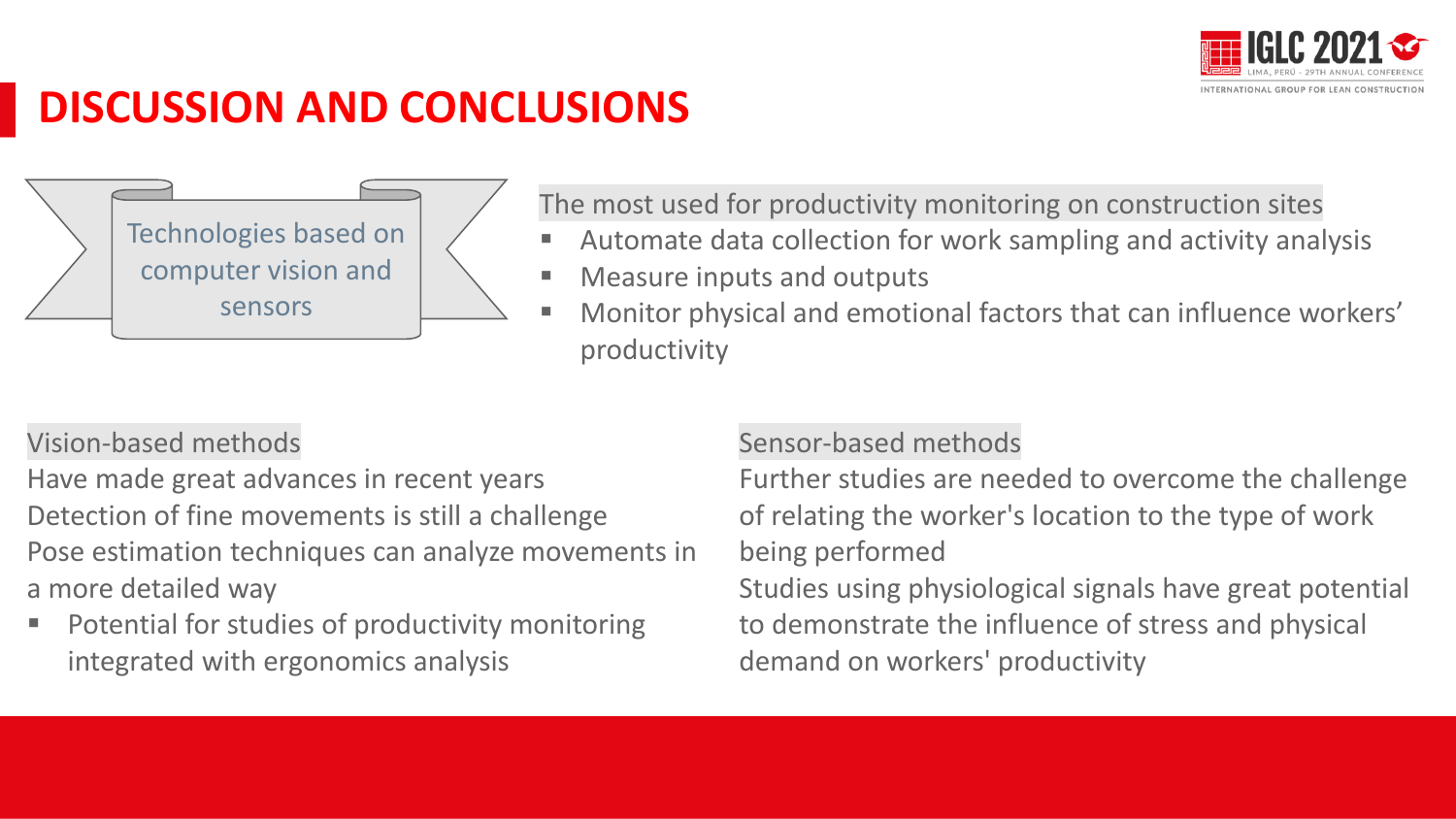

## **DISCUSSION AND CONCLUSIONS**

There is an opportunity to combine the technologies of computer vision-based and sensorbased methods to provide evidence regarding the integrated management of productivity and safety and their impacts on the production process.

This integration, despite being of great value, has been little explored in the literature.